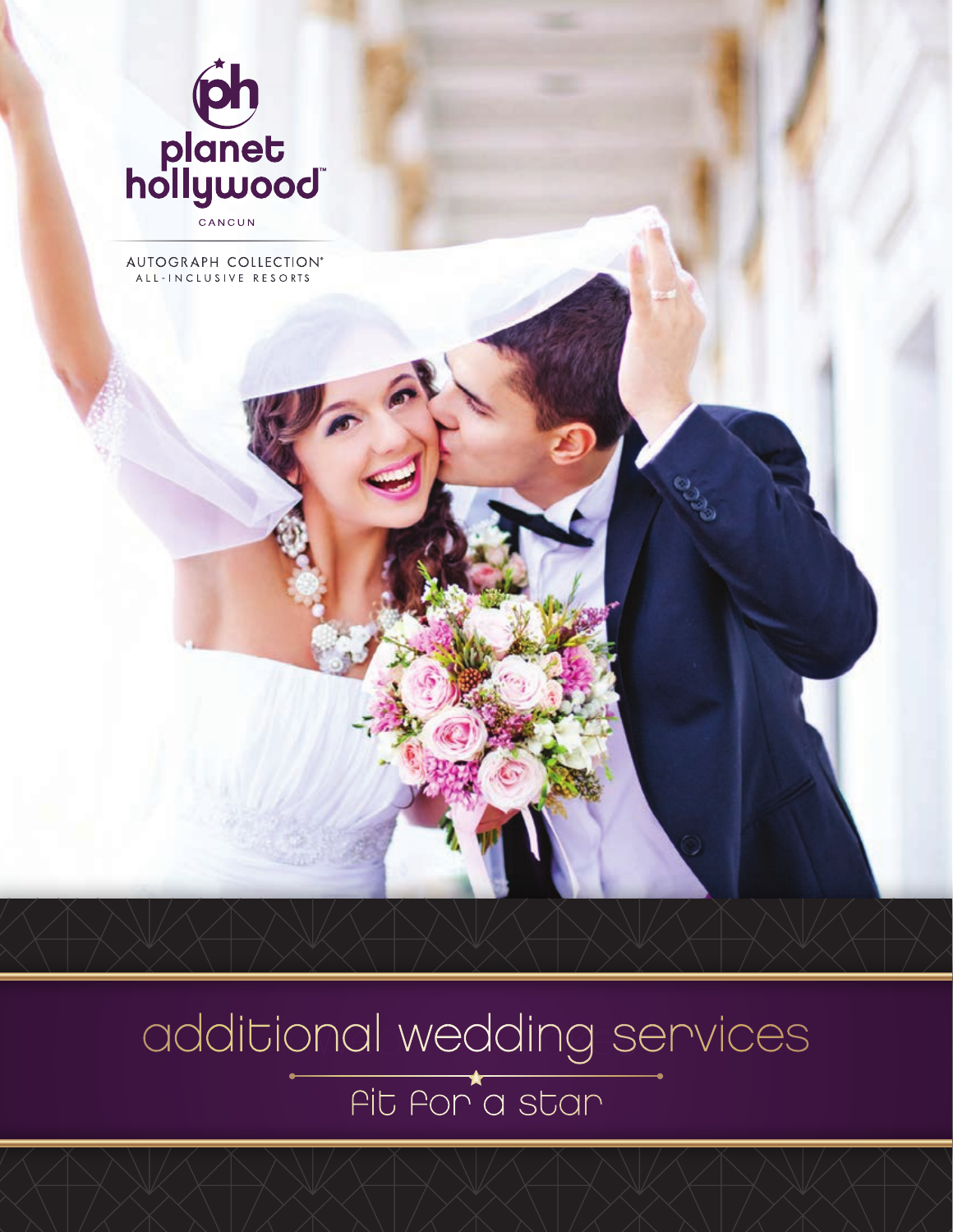## wedding services



| <b>Ceremony Setup</b>                                                                              | <b>Price</b> |
|----------------------------------------------------------------------------------------------------|--------------|
|                                                                                                    |              |
| Sand ceremony (colors available in white, orange, blue, purple, pink, yellow, and red) \$35        |              |
|                                                                                                    |              |
|                                                                                                    |              |
|                                                                                                    |              |
|                                                                                                    |              |
| <b>Flowers</b>                                                                                     | Price        |
|                                                                                                    |              |
|                                                                                                    |              |
|                                                                                                    |              |
|                                                                                                    |              |
|                                                                                                    |              |
|                                                                                                    |              |
|                                                                                                    |              |
|                                                                                                    |              |
| <b>Chairs</b>                                                                                      | <b>Price</b> |
| Tiffany chair (available in white, gold, silver, black and dark brown)  From \$5 each              |              |
|                                                                                                    |              |
|                                                                                                    |              |
|                                                                                                    |              |
|                                                                                                    |              |
| Linen<br>the control of the control of the control of the control of the control of the control of | <b>Price</b> |
|                                                                                                    |              |
|                                                                                                    |              |
|                                                                                                    |              |
|                                                                                                    |              |
|                                                                                                    |              |
|                                                                                                    |              |
| <b>Tableware</b>                                                                                   | Price        |
|                                                                                                    |              |
|                                                                                                    |              |
|                                                                                                    |              |
| <b>Reception Setup</b>                                                                             | <b>Price</b> |
| Wood dance floor                                                                                   |              |
|                                                                                                    |              |
|                                                                                                    |              |
| LED-lit dance floor                                                                                |              |
|                                                                                                    |              |

\*For more LED dance floor options and dance floor + DJ packages, please contact your wedding planner. PLEASE NOTE: Prices in USD and ALL TAXES INCLUDED. Please note pricing is subject to change.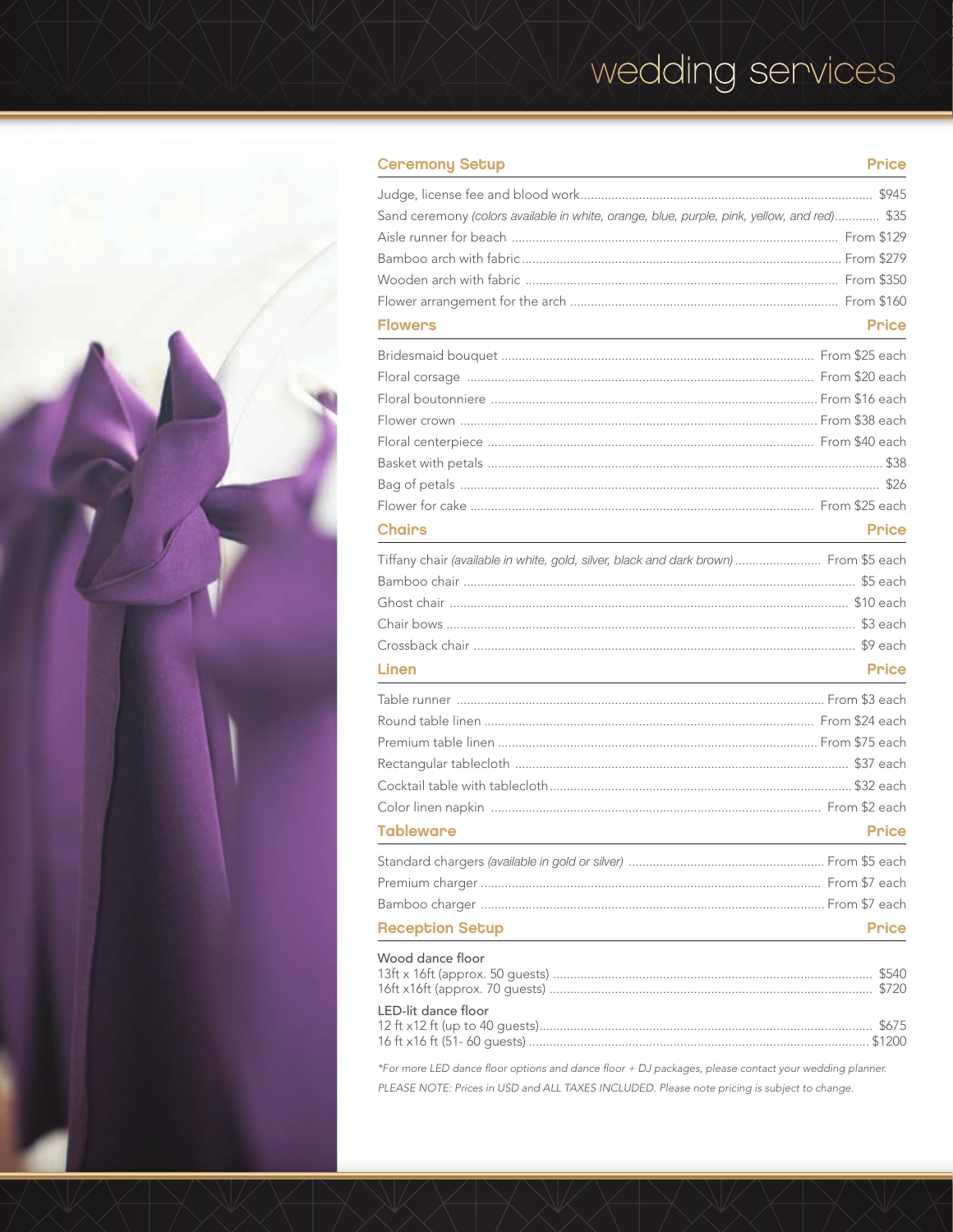### wedding services



| <b>Entertainment</b>                                         | <b>Price</b> |
|--------------------------------------------------------------|--------------|
|                                                              |              |
|                                                              |              |
|                                                              |              |
|                                                              |              |
|                                                              |              |
|                                                              |              |
|                                                              |              |
|                                                              |              |
|                                                              |              |
| Mariachi band (45 min):                                      |              |
|                                                              |              |
|                                                              |              |
| 4-piece International or Caribbean band (45 min)             |              |
|                                                              |              |
|                                                              |              |
|                                                              |              |
|                                                              |              |
|                                                              |              |
|                                                              |              |
|                                                              |              |
|                                                              |              |
| <b>Equipment, DJ + Sound</b>                                 | <b>Price</b> |
| Basic sound system<br>For ceremony and/or cocktail hour only |              |

### Sound system

For reception dinner service only (1 Audio mixer, 2 speakers, 1 Sub-woofers, 1 micrphone, \*Extra hour \$100

#### Classic DJ

(DJ for 3 hours, 1 mixer, 2 speakers, 1 sub-woofer, 1 wireless micorphone, 4 LED lights) \*Extra hour \$200

\*For DJ & Dance Floor packages, please contact your wedding planner for more options.

PLEASE NOTE: Prices in USD and ALL TAXES INCLUDED. Please note pricing is subject to change.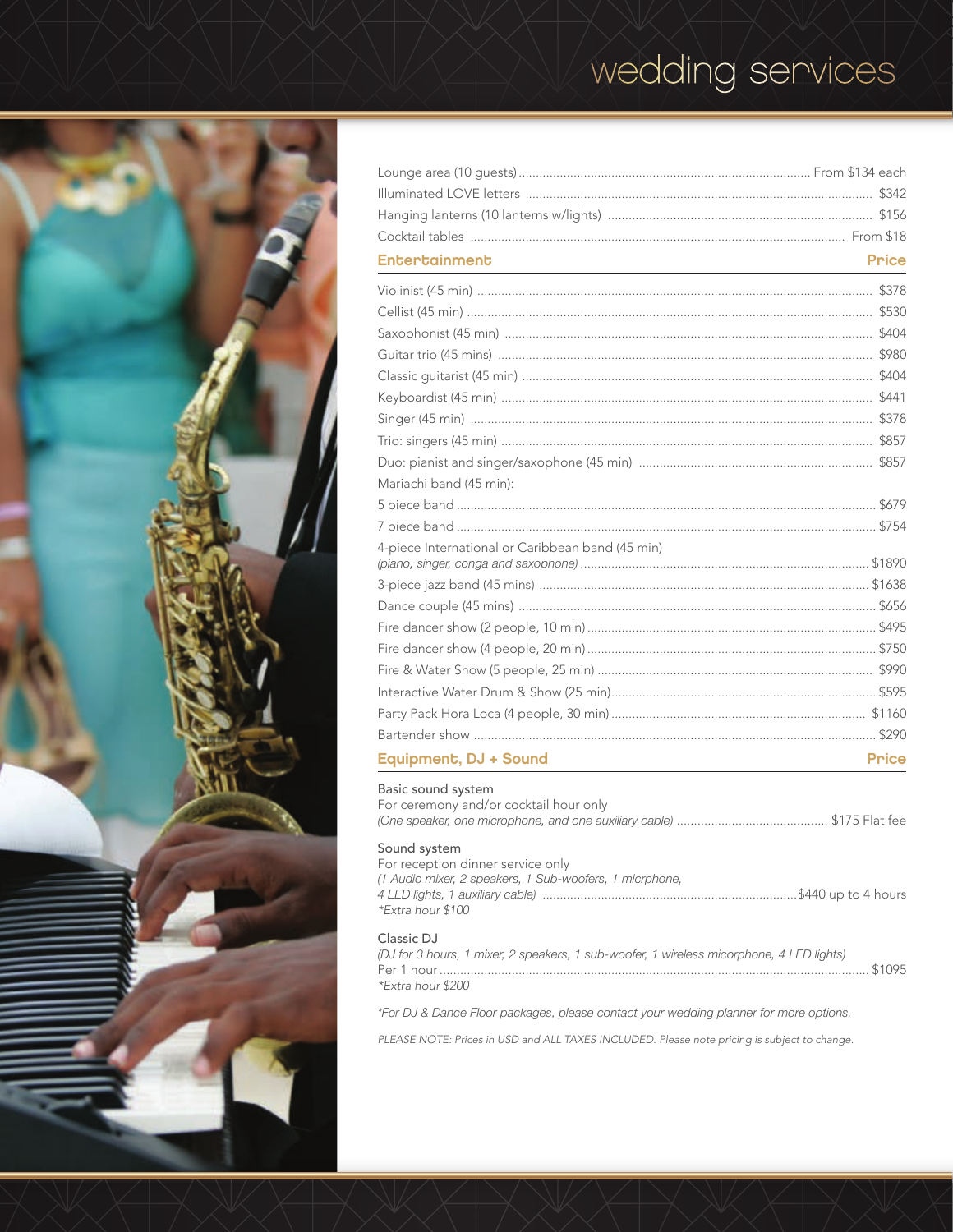## wedding services



### Additional Equipment

No DJ and/or Emcee services included

| Video Equipment |  |
|-----------------|--|

\*For Video equiptment, please contact your wedding planner for more options

### Other Services **Price** Price **Price**

PLEASE NOTE: Prices in USD and ALL TAXES INCLUDED. Please note pricing is subject to change.